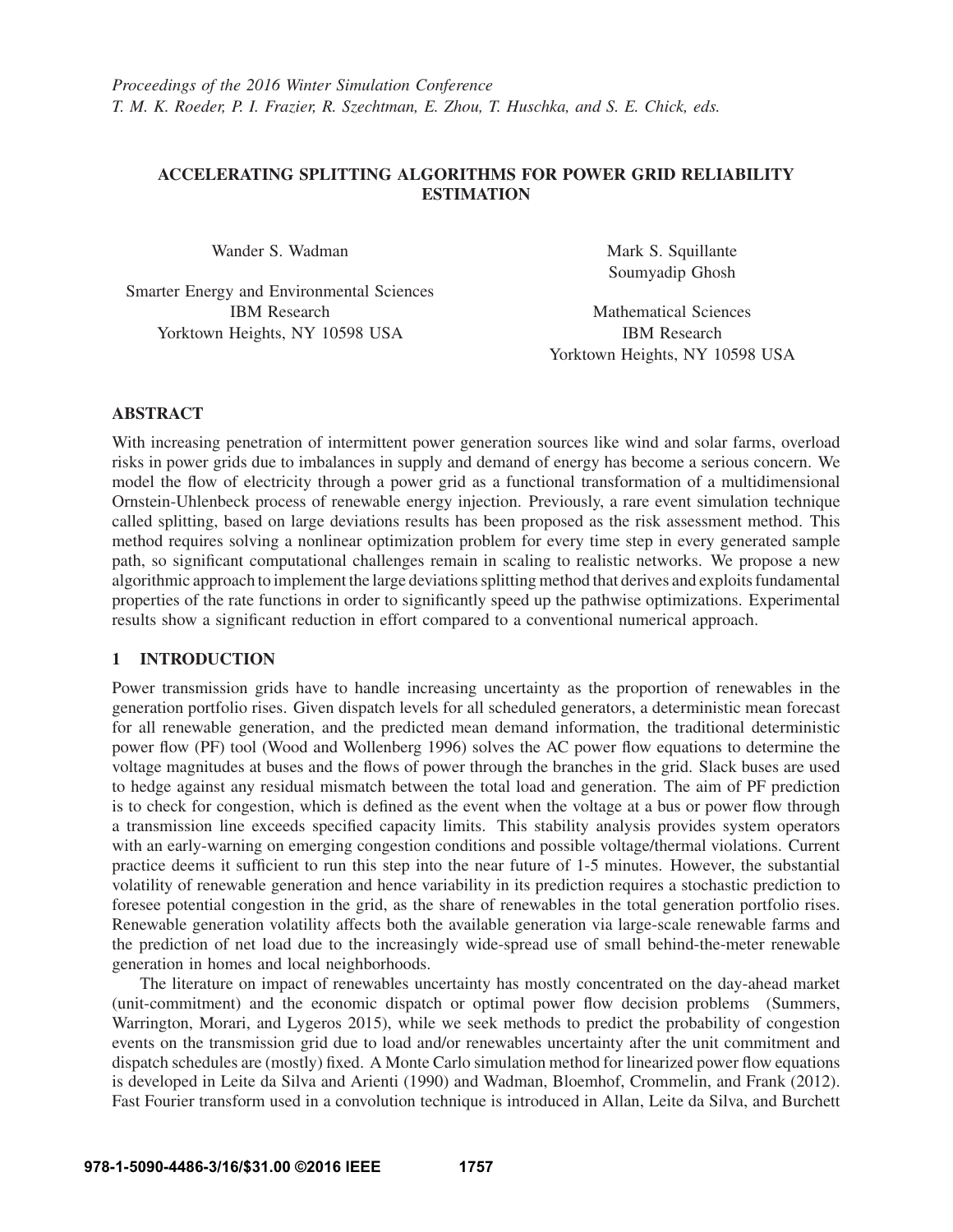(1981) for linearized power flow models, the most common form of which assume a direct-current (DC) circuit model (see Section 2). Approximate point estimate methods with some assumptions on the random variables is presented in Su (2005). The authors of Zhang and Lee (2004) analytically calculate probabilistic distribution functions for power flows from theories of cumulants and Gram-Charlier expansion for linear DC power flow equations. The paper Esmaili, Amjady, and Shayanfar (2010) describes a single-period AC power flow congestion prediction scheme using a straightforward Monte Carlo sampling scheme.

These above-mentioned methods either model only a single period, or linearize the power flow equations or both. The state-of-the-art short-term demand and renewables forecasting tools (Alzate and Sinn 2013) can provide a distributional description of the possible outcomes into a longer horizon of the next 6-24 hours. In Wadman, Crommelin, and Zwart (2016), a multiperiod model is described for a linearized power flow model in order to predict the probability of congestion over a single critical line in the power grid. Power grids are well-designed and typically run well within their operational bounds. So, congestions are low-probability but extremely costly occurrences. To efficiently estimate these probabilities under a probabilistic renewable generation model, Wadman, Crommelin, and Zwart (2016) employ a variant of rare event Monte Carlo simulation called a splitting method (Section 3) to sample more often from multiperiod sample paths that lead to congestion events. This method is particularly suited to the multiperiod PF formulation because the path-dependent evolution of the multiperiod system is a challenge to most efficient sampling schemes, but is a natural fit to the method of splitting.

Crucial to an efficient implementation of splitting is the choice of a parameter called the importance function. Wadman, Crommelin, and Zwart (2016) show that the splitting method can be asymptotically efficient (in a certain precise sense) in estimating the small probability if the importance function is defined in terms of a large deviations based rate function derived for the congestion event (see Section 3). Computing this optimal rate function can be computationally challenging: as seen in Section 3, the optimal rate function is sample path dependent, and estimating it requires solving a state-dependent one-dimensional nonlinear optimization problem at every period of generating a single sample path in order to determine the most likely time of failure into the future up to the horizon given the current state of the grid. In Wadman, Crommelin, and Zwart (2016), these individual optimization problems are solved by enumerating the objective function over the decision space, which limits the efficacy of the method in handling large power grids.

We propose a novel algorithmic approach to accelerate the solving of these path-dependent optimization problems. This is achieved by analyzing the gradient of the objective function, which can be written in a certain form (see Section 4) that suggests a natural bisecting algorithm to pare down the feasible set iteratively to quickly hone in on the region where the optimal solution may lie. The resulting algorithm, called the Tree-based Bisection Algorithm (TBA) is described in Section 5. Extensive numerical experiments were conducted on a standard IEEE example of a power grid (Christie 2006), and results of which (in Section 6) show a remarkable saving in the function evaluations required in the TBA against the existing method from Wadman, Crommelin, and Zwart (2016). In most cases, TBA seems to require an order of magnitude smaller number of function evaluations than the conventional method requires.

### 2 POWER GRID MODEL

Let the vector-valued stochastic process  $\{X^{\varepsilon}(t), t \geq 0\}$  denote *n* uncertain power injections of a power grid as a function of time *t*. We define this process as the multidimensional Ornstein-Uhlenbeck (OU) process

$$
dX^{\varepsilon}(t) = D(\mu - X^{\varepsilon}(t))dt + \sqrt{\varepsilon}LdW(t), \quad X^{\varepsilon}(0) = x_0,
$$
\n(1)

where  $D := diag(\theta_1, \dots, \theta_n) \in \mathbb{R}^{n \times n}$  is a diagonal matrix with mean-reverting terms  $\theta_1, \dots, \theta_n > 0$  on the diagonal. Here,  $\mu \in \mathbb{R}^n$  is the vector of long-run means,  $\varepsilon > 0$  is a scalar called the rarity parameter,  $L \in \mathbb{R}^{n \times n}$  is a lower triangular matrix with  $\Sigma := LL^\top$  the covariance matrix of  $LW(1)$ , and  $W(t)$  is a vector of i.i.d. standard Brownian motions. Then  $X_i^{\varepsilon}(t)$  is clearly a one-dimensional OU process with mean-reverting term  $\theta_i$ , long-term mean  $\mu_i$ , volatility  $\sqrt{\varepsilon \Sigma_{ii}}$  and initial value  $x_{0,i}$ . The injection pattern at node *i* therefore deviates according to  $\sqrt{\varepsilon \Sigma_{ii}}$  but reverts back to mean  $\mu_i$  with force  $\theta_i$ . Dependencies between different power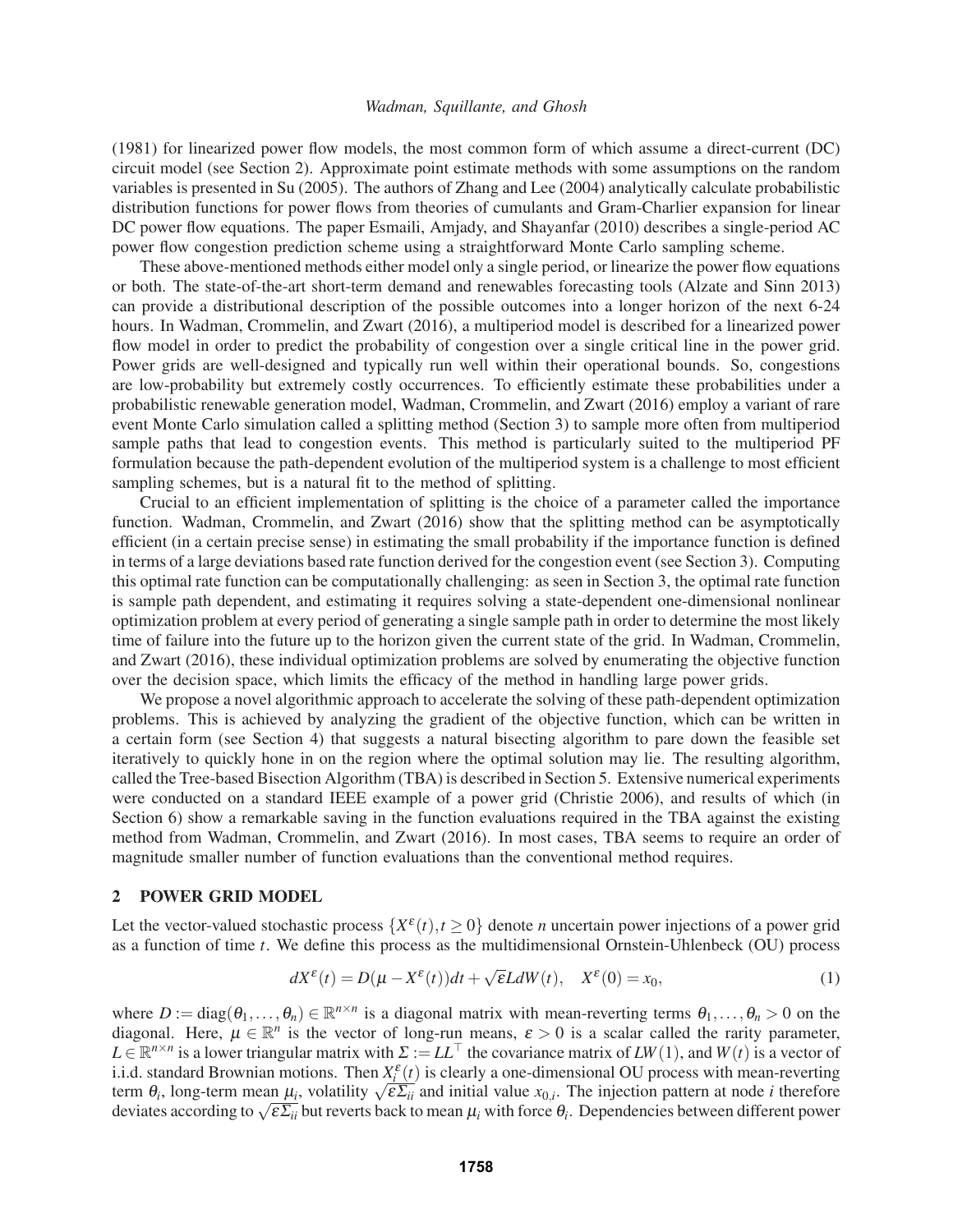injections are captured in the model through *L*, thus reflecting the correlation between the meteorological sources of renewable energy or between consumption at different nodes. Wadman, Crommelin, and Zwart (2016) show that  $X^{\varepsilon}(t)$  follows a multivariate normal distribution.

We define the function  $p : \mathbb{R}^n \to \mathbb{R}$  that maps the power injections to the power flowing through a specific grid connection. A common choice for *p* involves alternating current (AC) power flow equations, which compose a nonlinear algebraic system of steady state equations that relates the power injections at each grid node to the voltages at all nodes. This nonlinear algebraic system has to be solved numerically for the nodal voltages in order to compute a connection power flow at some time *t* given the power injections at that time. Ohm's law and the definition of power will then immediately yield the power flow through a connection. We refer to (Grainger and Stevenson 1994, Chapter 9) for additional details.

Another choice for *p* is a linear function of the power injections to the power flow through the connection of interest, namely

$$
p(x) = v^{\top} x \tag{2}
$$

for some constant vector  $v \in \mathbb{R}^n$ . The direct current (DC) power flow equations form a well-known example of this choice for *p* (Seifi and Sepasian 2011, Appendix A). Moreover, linear functions for *p* have been derived for radial AC networks (Low 2014). In this paper, we assume that *p* is a deterministic and continuous linear function of *x* that solves a system of steady state equations. Additional details on this linear model can be found in (Wadman, Crommelin, and Zwart 2016).

Our specific interest lies in the overload probability

$$
\gamma := \mathbb{P}\left\{\sup_{\tau \in (0,T]} p(X^{\varepsilon}(\tau)) \ge P_{\max}\right\}
$$

before some time  $T > 0$ , where  $P_{\text{max}} > 0$  is the maximum allowed value of power flowing through the connection. Since  $X^{\varepsilon}$  and *p* are continuous, the event of interest will occur precisely when the power flow equals  $P_{\text{max}}$  at least once before *T*, so we have

$$
\gamma = \mathbb{P}\left\{\exists \ \tau \in (0, T] : p(X^{\varepsilon}(\tau)) = P_{\text{max}}\right\}.
$$
\n(3)

We will now show that if no overload occurs under nominal loading conditions, probability  $\gamma$  is small for vanishing  $\varepsilon$  (explaining the term rarity parameter). Suppose that no overload occurs if the power injections are equal to their expectation:

$$
p(\mathbb{E}[X^{\varepsilon}(t)]) < P_{\text{max}} \text{ for all times } t. \tag{4}
$$

Wadman, Crommelin, and Zwart (2016) show that

$$
\mathbb{E}[X^{\varepsilon}(t)]=e^{-Dt}(x_0-\mu)+\mu
$$

where the exponential is a matrix exponential, and thus assumption (4) implies that there is neither an overload at the starting time,  $p(x_0) < P_{\text{max}}$ , nor under average circumstances,  $p(\mu) < P_{\text{max}}$ , nor under the most likely circumstances in between. Hence, for vanishing  $\varepsilon$ ,  $\mathbb{P}\{p(X^{\varepsilon}(t)) \geq P_{\text{max}}\}\)$  goes to zero for all *t*. We then can conclude that, for fixed *T*,  $\gamma$  goes to zero as  $\varepsilon$  vanishes, which is why  $\gamma$  is a rare event probability if  $\varepsilon$  is small.

From large deviations theory, we know that the most likely path to the rare event set will become dominant as the rare event probability vanishes, i.e., the decay rate of the vanishing probability converges to the good rate function of this most likely path. In particular, the minimum good rate function of the probability in (3) converges to  $I^*(0, x_0)$ , suggesting the following approximation for small  $\varepsilon$ :

$$
\gamma \approx e^{-I^*(0,x_0)/\varepsilon}.
$$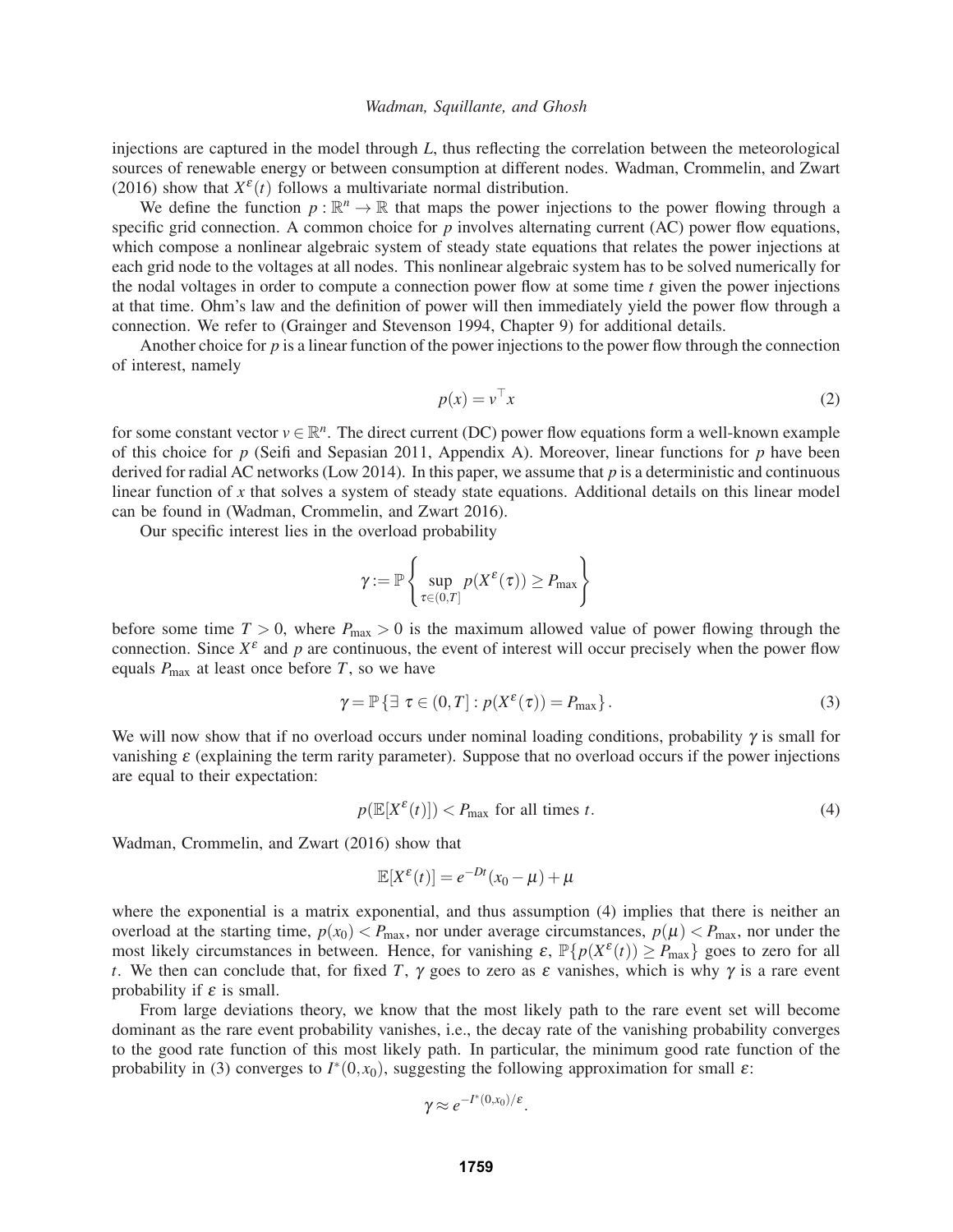This approximation serves to help distinguish connections with a significant overload probability, where the most likely path sheds light on the typical combination of power injection paths that leads to an overload. We will next use this approximation to construct a suitable importance function for a splitting simulation, expressing the decay rate  $I^*(s, x_s)$  as a minimization over  $\tau \in (s, T]$  of an infimum  $g_{s, x_s}(\tau)$  for general  $\tau$ :

$$
I^*(s, x_s) = \inf_{\tau \in (s, T]} g_{s, x_s}(\tau), \quad \text{with} \quad g_{s, x_s}(\tau) := \inf_{x: p(x(\tau)) = P_{\text{max}}} I_{s, x_s}(x). \tag{5}
$$

### 3 THE SPLITTING METHOD

Our goal is to estimate the overload probability  $\gamma$  in (3) using crude Monte Carlo (CMC) simulation, where following Wadman, Crommelin, and Zwart (2016) we sample trajectories from the discretization  $X_t^{\varepsilon}$  of  $X^{\varepsilon}(t)$  in (1) to see whether  $p(X_t^{\varepsilon}) > P_{\text{max}}$  at some discrete time *t*. The CMC estimator for  $\gamma$ , defined as

$$
\hat{\gamma}_{\text{CMC}} := \frac{1}{N} \sum_{i=1}^{N} 1_{\{\exists \ \tau \in (0,T]: p(X^{\varepsilon}_{\tau}) \ge P_{\text{max}} \text{ in sample } i\}},
$$

is in principle biased because rare event occurrences between subsequent time steps are ignored. However, consistent with (Wadman, Crommelin, and Zwart 2016), we shall assume that the discrete time steps are chosen sufficiently small to ignore this discretization bias.

One may need a prohibitively large number of samples to estimate a very small probability for such rare events using CMC simulation, since the squared relative error of the CMC estimator is given by

$$
\frac{\text{Var}\,\hat{\gamma}_{\text{CMC}}}{\gamma^2} = \frac{\gamma(1-\gamma)}{\gamma^2 N} = \frac{1-\gamma}{\gamma N} \tag{6}
$$

which diverges to infinity as  $\mathcal{O}(1/\gamma)$  when *N* is fixed and  $\gamma \to 0$ . An effective rare event simulation technique developed to decrease this computational burden is called splitting; refer to, e.g., Rubino and Tuffin (2009). Key to any splitting technique is the definition of an importance function  $h:[0,T]\times\mathbb{R}^n\mapsto\mathbb{R}$ that assigns a value to each chain state  $(t, x)$  such that  $h(t, x) \ge 1$  exactly when  $(t, x)$  corresponds to a rare event occurrence and  $h(0, x_0) = 0$ . Higher values of a suitable importance function correspond to a chain state from which the rare event is more likely. More precisely, the interval [0,1] is divided into *m* subintervals with intermediate thresholds  $0 = l_0 < l_1 < \cdots < l_m = 1$  where we define  $T_k := \inf\{t > 0 : h(t, X^{\varepsilon}(t)) \ge l_k\}$ to be the first time of hitting the *k*-th level and  $E_k := \{T_k < T\}$  to be the event that the *k*-th level is hit during [0,*T*]. Clearly, the value of interest  $\mathbb{P}(E_m)$  is equal to γ.

Since  $E_m \subset E_{m-1} \subset \cdots \subset E_0$ , with  $\mathbb{P}(E_0) = 1$ , we can express  $\gamma$  as a product of *m* conditional probabilities  $p_k := \mathbb{P}(E_k|E_{k-1})$ , namely

$$
\gamma = \prod_{k=1}^{m} \mathbb{P}(E_k | E_{k-1}),\tag{7}
$$

which we will estimate separately. Independent sample paths from the conditional distribution of the entrance state  $(T_{k-1}, X^{\varepsilon}(T_{k-1}))$ , given  $E_{k-1}$ , would provide an estimate for  $p_k$ . However, we do not know this distribution for levels  $k > 1$ , and therefore we use its empirical distribution which is obtained from samples of the previous level. Proceeding recursively in this manner, where at each level  $k$  we estimate  $p_k$ by the proportion  $\hat{p}_k$  of sample paths for which  $E_k$  occurs, we then have

$$
\hat{\gamma} := \prod_{k=1}^{m} \hat{p}_k \tag{8}
$$

as an unbiased estimator of  $\gamma$  for several variants of the splitting technique. One such technique is called Fixed Number of Successes (FNS) that repeatedly generates sample paths at each level *k* until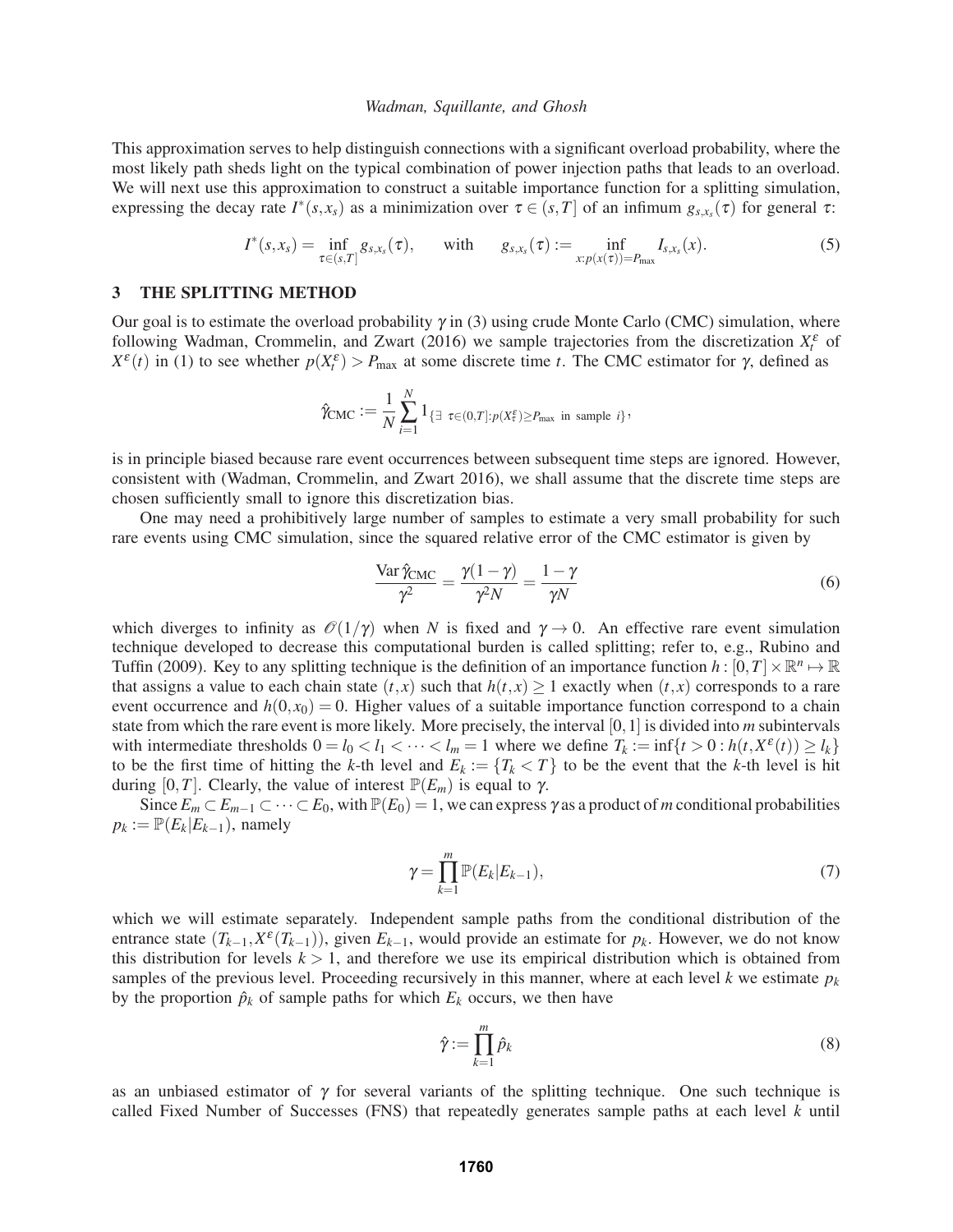a prespecified number  $r_k$  hits of the next level are observed. Then the conditional probabilities  $p_k$  are estimated by  $\hat{p}_k := (r_k - 1)/(n_k - 1)$ , with  $n_k$  the number of samples generated at level *k*. Amrein and Künsch (2011) show for this definition of  $\hat{p}_k$  that (8) is indeed an unbiased estimator for  $\gamma$  and that, under ideal circumstances, the squared relative error of the FNS estimator diverges as  $\mathcal{O}((\log \gamma)^2)$  when  $\gamma \to 0$ . This squared logarithmic divergence rate is slower than the divergence rate of the CMC squared relative error in (6), and we therefore use the FNS splitting technique to realize this potential gain of splitting.

Our choice for the importance function is crucial for variance reduction of the splitting estimator, which has been an active area of research. The goal is to select an importance function that splits sample paths which are more likely to hit the rare event set, where the levels should be chosen consistent with the most likely path to the rare event. Following Wadman, Crommelin, and Zwart (2016), we use a result from large deviations theory to find an asymptotic probability of the rare event in the limit of the rarity parameter ε. In particular, we are interested in the decay rate *I*∗(*s*, *xs*) of the limiting probability that, conditional on  $X^{\varepsilon}(s) = x_s$  for general  $s \in (0,T]$  instead of on  $X^{\varepsilon}(0) = x_0$ , the rare event  $p(X^{\varepsilon}(\tau)) \ge P_{\text{max}}$  will occur at some time  $\tau \in (s, T]$  in the remaining time domain. The decay rate  $I^*(s, x_s)$  is used to compute an approximate probability to hit the rare event given a realized chain state, which then serves as a proxy of the importance function for deciding whether or not to split the sample path at the corresponding time step.

From the derivations and results of Wadman, Crommelin, and Zwart (2016), we have that the most likely path from  $X^{\varepsilon}(s) = x_s$  to the rare event is of the form

$$
x(t) = (Ve^{Dt} - e^{-D(t-s)}Ve^{Ds})c + e^{-D(t-s)}(x_s - \mu) + \mu
$$
\n(9)

for  $t \in [s, T]$  and that the decay rate for general  $s \in (0, T]$  is given by (5) where

$$
g_{s,x_s}(\tau) = \frac{1}{2} \inf_{c \in \mathbb{R}^n : p(x(\tau)) = P_{\text{max}}} c^\top e^{D\tau} \text{Cov}(X^1(\tau - s)) e^{D\tau} c. \tag{10}
$$

Assuming linear power flow equations  $p(x) = v^{\top}x$ , the latter minimization has the closed-form solution

$$
g_{s,x_s}(\tau) = \frac{1}{2} \frac{\left( P_{\text{max}} - \nu^\top \mu - \nu^\top e^{-D(\tau - s)} (x_s - \mu) \right)^2}{\nu^\top \text{Cov} X^1 (\tau - s) \nu}.
$$
\n(11)

Next, to compute the rare event probability using splitting, we proceed by expressing  $\gamma$  as the product of conditional probabilities in (7) and by defining these conditional probabilities in terms of the decay rate in (5). This renders

$$
\gamma = \mathbb{P}\left\{\exists s \in (0, T] : I^*(s, X^{\varepsilon}(s)) = 0 \mid \exists s \in (0, T] : I^*(s, X^{\varepsilon}(s)) < \alpha I^*(0, x_0)\right\}
$$

$$
\times \mathbb{P}\left\{\exists s \in (0, T] : I^*(s, X^{\varepsilon}(s)) < \alpha I^*(0, x_0)\right\}
$$

for any threshold  $\alpha \in (0,1)$ , which obviously holds since the condition  $\{\exists s \in (0,T] : I^*(s,X^{\varepsilon}(s))$  <  $\alpha I^*(0, x_0)$ } is a subset of the rare event  $\{\exists s \in (0, T] : I^*(s, X^{\varepsilon}(s)) = 0\}$ . Upon iterating this decomposition by defining thresholds  $0 =: l_0 < l_1 < \cdots < l_m := 1$  and events

$$
E_k := \left\{ \exists s \in (0, T] : 1 - \frac{I^*(s, X^{\varepsilon}(s))}{I^*(0, x_0)} \ge l_k \right\},\,
$$

for  $k = 0, \ldots, m$ , together with the facts  $\mathbb{P}{E_0} = 1$ ,  $\mathbb{P}{E_m} = \gamma$  and  $E_0 \supset \ldots \supset E_m$ , we conclude that the decomposition (7) holds. In turn, this decomposition suggests the large deviations based importance function  $h : [0, T] \times \mathbb{R}^n \to \mathbb{R}$  defined by

$$
h_{\text{LD}}(t,x) := 1 - \frac{I^*(t,x)}{I^*(0,x_0)}.
$$
\n(12)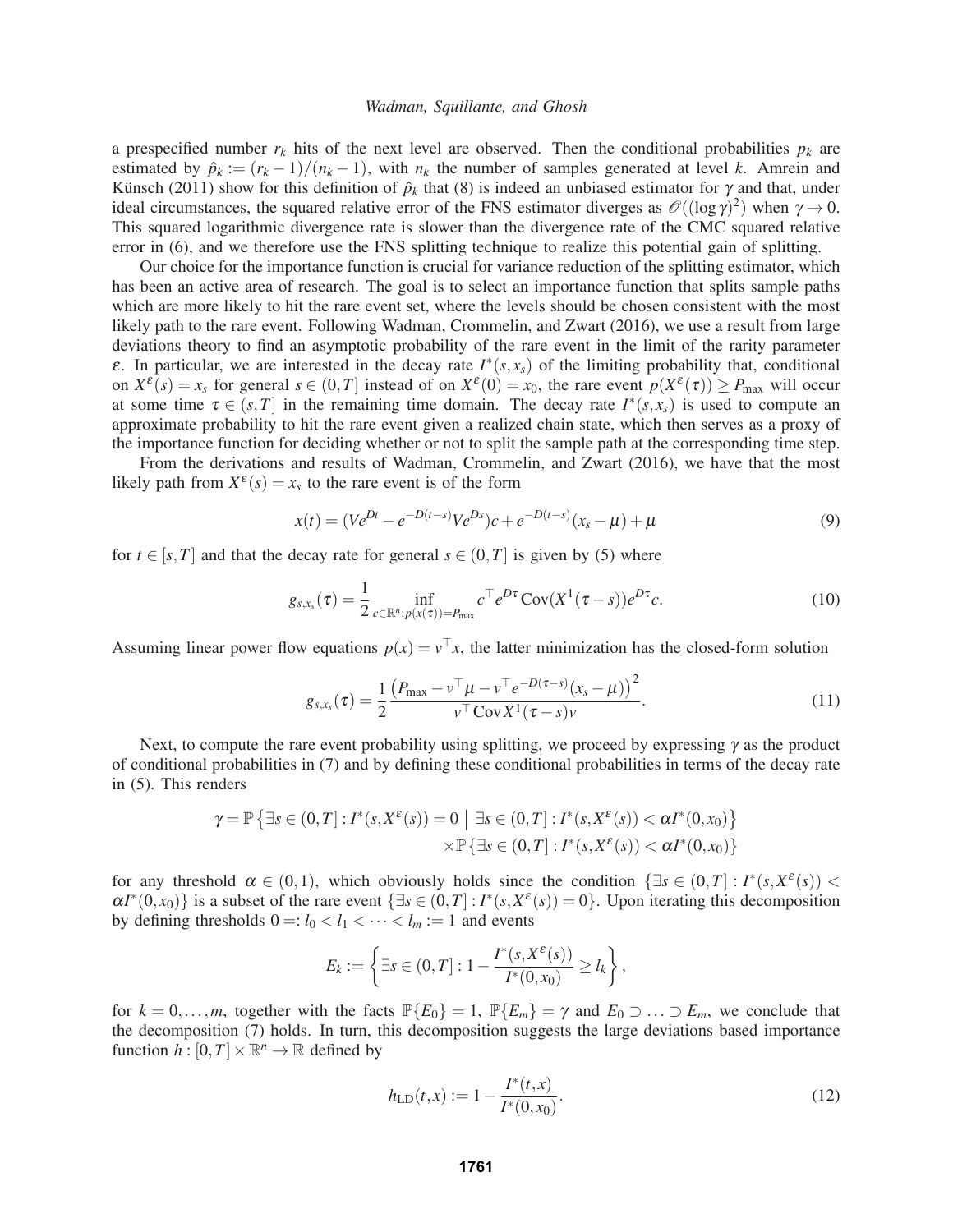This importance function is similar to that of Miretskiy, Scheinhardt, and Mandjes (2012), who choose an importance function equal to the exponential decay rate to estimate a probability of first entrance into a rare set and then prove asymptotic efficiency of their proposed Fixed Splitting scheme.

A direct implementation of the above decomposition approach can provide significant computational improvements through the benefits of splitting. As a specific example, described in Section 5.1 of (Wadman, Crommelin, and Zwart 2016), one can assume that the minimizer  $\tau^* \in U := \{s, s + \Delta, ..., T\}$  lies on a uniform grid and then approximate the true optimum by computing the objective function  $g_{s,x}(\tau)$  in (11) for each such grid point. The resulting approximation  $\min_{\tau \in \{s,s+\Delta,\dots,T\}} g(\tau)$  approaches the true optimum as  $\Delta$  tends to 0. We shall refer to this as the Uniform Trials algorithm (UTA).

### 4 OPTIMIZING THE HITTING TIME OF THE RARE EVENT SET

Although significant improvements in efficiency are realized through splitting, UTA can still be computationally intensive because the optimization problem in (5) of  $g_{s,x_s}(\tau)$  over  $\tau \in (s,T]$  that defines the good-rate function  $I^*(s, x_s)$  for any state  $X(s) = x_s$  is in general non-convex. Thus, the UTA approach of direct-enumeration of  $g_{s,x_s}$  over a discretization of the range  $(s,T]$  may require numerous evaluations of  $g_{s,x_s}(\tau)$ , potentially even outweighing the benefits of splitting. As an example, such evaluations of  $g_{s,x_s}(\tau)$ cost on average 85% of the total CPU time in the experiments performed in Section 6.1. Our goal in this paper is to develop new algorithms and derive results that significantly improve upon the computational complexity of UTA by reducing the number of evaluations of  $g_{s,x_s}(\tau)$ .

Wadman, Crommelin, and Zwart (2016) show that the  $\tau$ -dependent matrix in the denominator in (11) is  $Cov(X^1(\tau - s)) = V - e^{-D(\tau - s)}V e^{-D(\tau - s)}$ , where *V* and *D* are symmetric matrices defined by the OU process data. Additionally, *D* is a positive diagonal matrix by assumption, and hence the matrix *e*−*D*(τ−*s*) is a diagonal matrix consisting of terms of form  $e^{-d_i(\tau-s)}$ . Since the variable  $\tau$  appears in (11) only via these terms, let  $z = v^{\top}e^{-D(\tau-s)}$  and rewrite  $g_{s,x_s} = (\bar{P} - z^{\top}\bar{x}_s)^2/(K - z^{\top}Vz)$ , where  $\bar{P} = (P_{\text{max}} - v^{\top}\mu)$ ,  $\bar{x}_s = (x_s - \mu)$ and  $K = v^{\top}Vv$ . Minimizing  $g_{s,x_s}$  over *z* is a program in a convex-fractional form (with a convex quadratic numerator and denominator) and hence can be reformulated as a convex program. However, since the power-injection vector *v* will have both positive and negative components, *z* is in general not a monotone function of  $\tau$ , and so this technique does not lead to reducing the non-linear problem of minimizing  $g_{s,x_s}$ over  $\tau$  to minimizing a convex program.

Differentiating with  $g_{s,x_s}$  respect to  $\tau$  (using the symbol *i* to represent  $\partial x(\tau)/\partial \tau$  for any  $x(\tau)$ ),

$$
\dot{g}_{s,x_s} = \frac{2(\bar{P} - z^\top \bar{x}_s) \left[ (\bar{P} - z^\top \bar{x}_s) \dot{z}^\top V z - \dot{z}^\top \bar{x}_s (K - z^\top V z) \right]}{(K - z^\top V z)^2}.
$$
\n(13)

We seek a  $\tau$  such that  $\dot{g}_{s,x_s} = 0$  in order to find (first-order) optimal solutions to the optimization problem (5). By the definition of *K* and *z*, the denominator in (13) is always positive, and hence it is sufficient to seek a zero of the numerator. Denoting the numerator in (13) as  $N(\tau)$ , substitute  $\dot{z} = -v^\top D e^{-D(\tau - s)}$  and rearrange to get a form

$$
N(\tau) = \sum_{i} a_i e^{-b_i(\tau - s)} + \sum_{j} c_j e^{-l_j(\tau - s)},
$$
  
=  $f(\tau) + h(\tau)$  (14)

where  $b_i, l_j > 0$ , and the coefficients  $a_i > 0$  while  $c_j < 0$ .

The Tree-based Bisection Algorithm presented in Section 5 exploits this structure in determining the  $\tau$  where  $N(\tau) = 0$ . Specifically, note that the function  $f(\tau)$  is decreasing in  $\tau$  while the function  $h(\tau)$  is increasing in  $\tau$ , and for any  $\tau \in [\tau, \overline{\tau}]$ ,

$$
f(\overline{\tau}) + h(\underline{\tau}) \leq N(\tau) \leq f(\underline{\tau}) + h(\overline{\tau}). \tag{15}
$$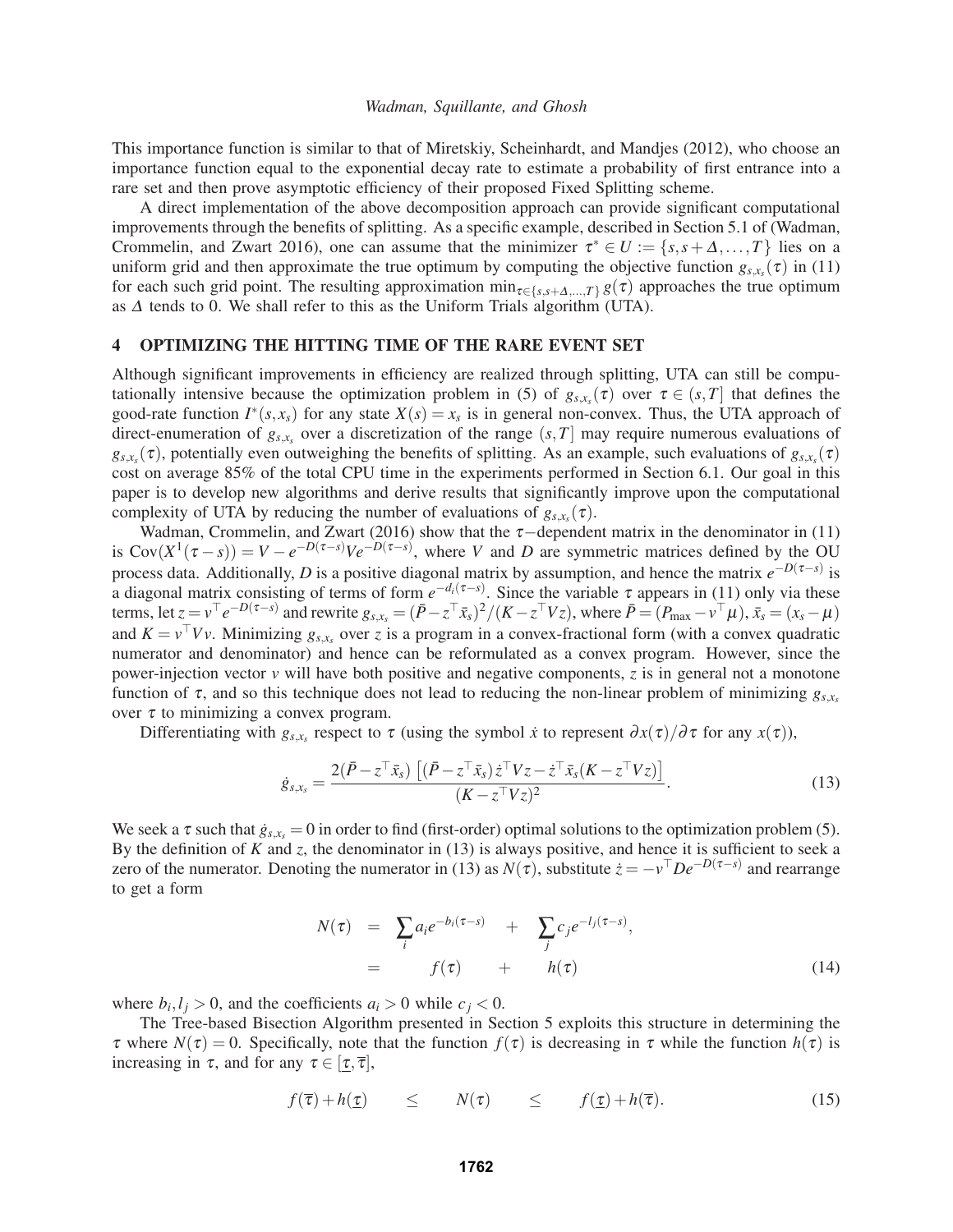Thus, if the upper bound  $f(\underline{\tau}) + h(\overline{\tau}) < 0$ , then  $g_{s,x_s}$  is minimized over  $[\underline{\tau}, \overline{\tau}]$  at  $\overline{\tau}$ . Similarly, if the lower bound  $f(\overline{\tau}) + h(\underline{\tau}) > 0$ , then  $g_{s,x_s}$  is minimized over  $[\underline{\tau}, \overline{\tau}]$  at  $\underline{\tau}$ . TBA calls this elimination rule as *E*, and checks this rule over subintervals of  $(s, T)$  iteratively. If the function *N* does not satisfy *E* over an interval, it can be applied over a subinterval partition. TBA applies rule *E* to eliminate subintervals of  $(s, T]$  till sufficiently small intervals have been identified as containing candidate optimal solutions. TBA then enumerates over a discretization of the remaining intervals in order to identify the optimal solution defining  $I^*(s, x_s)$ .

## 5 THE TREE-BASED BISECTION ALGORITHM

At each time step *s* of each sample path  $X^{\epsilon}(s)$  of the splitting simulation, the Tree-based Bisection algorithm (TBA) reduces the search space  $(s, T]$  of the optimization problem in (5) of  $g_{s,x_s}(\tau)$ . To be more precise, the search space is reduced as follows:

Algorithm 1 We define the full search space  $S := (s, T]$  as the first interval to observe. The left and right endpoints of the interval are  $\underline{\tau} := s$ ,  $\overline{\tau} := T$ , respectively. Then we perform the following steps:

- 1. We check whether the event  $E := \{ f(\underline{\tau}) + h(\overline{\tau}) < 0 \}$  holds.
	- (a) If *E* holds, then certainly  $f(\tau) + h(\tau) < 0$ , so  $\dot{g}_{s,x}(\tau) < 0$  for all  $\tau \in [\tau, \overline{\tau}]$  and thus arg min $g_{s,x}(\tau) =$  $\overline{\tau}$ . Therefore, we can remove this interval except the right endpoint from the search space by setting  $S := S \setminus [\tau, \overline{\tau}).$
	- (b) If *E* does not hold, we check *E* for both the left and right half of the interval. That is, we repeat Step 1a after updating
		- i.  $\tau := \tau$  and  $\bar{\tau} = (\tau + \bar{\tau})/2$ , and ii.  $\tau = (\tau + \overline{\tau})/2$  and  $\overline{\tau} := \overline{\tau}$ .

In this way we proceed recursively, checking bound *E* for the left and right half of an interval whenever this bound was not valid for the entire interval. We kill a branch in this tree of checks whenever the interval width  $\overline{\tau} - \underline{\tau} \leq C$  has become smaller than a prespecified minimum interval width *C*.

The resulting search space *S* is a union of intervals, which is a subset of the original search space (*s*,*T*]. If we assume just as in the UTA algorithm that argmin $g_{s,x_s}(\tau)$  is one of the  $U = \{s, s + \Delta, ..., T\}$ , the minimization immediately reduces to computing  $g(\tau)$  for all  $\tau \in U \cap S$ . Since  $U \cap S$  may contain a much smaller number of points than the original *U*, TBA can be seen as an improvement to UTA, preserving accuracy and potentially saving a large amount of workload.



Figure 1: An example run of TBA, where after three iterations the search space  $(s, T]$  is reduced to the single point *T*.

Note that Algorithm 1 ignores the opposite check whether  $\{f(\overline{\tau}) + h(\tau) > 0\}$  as described in previous section. The reason is that simulation showed that the minimizer is often close to the end point *T*, and that proving  $\dot{g}_{s,x_s}(\tau) < 0$  on large intervals before the minimizer constitutes the lion's share of the computational gain.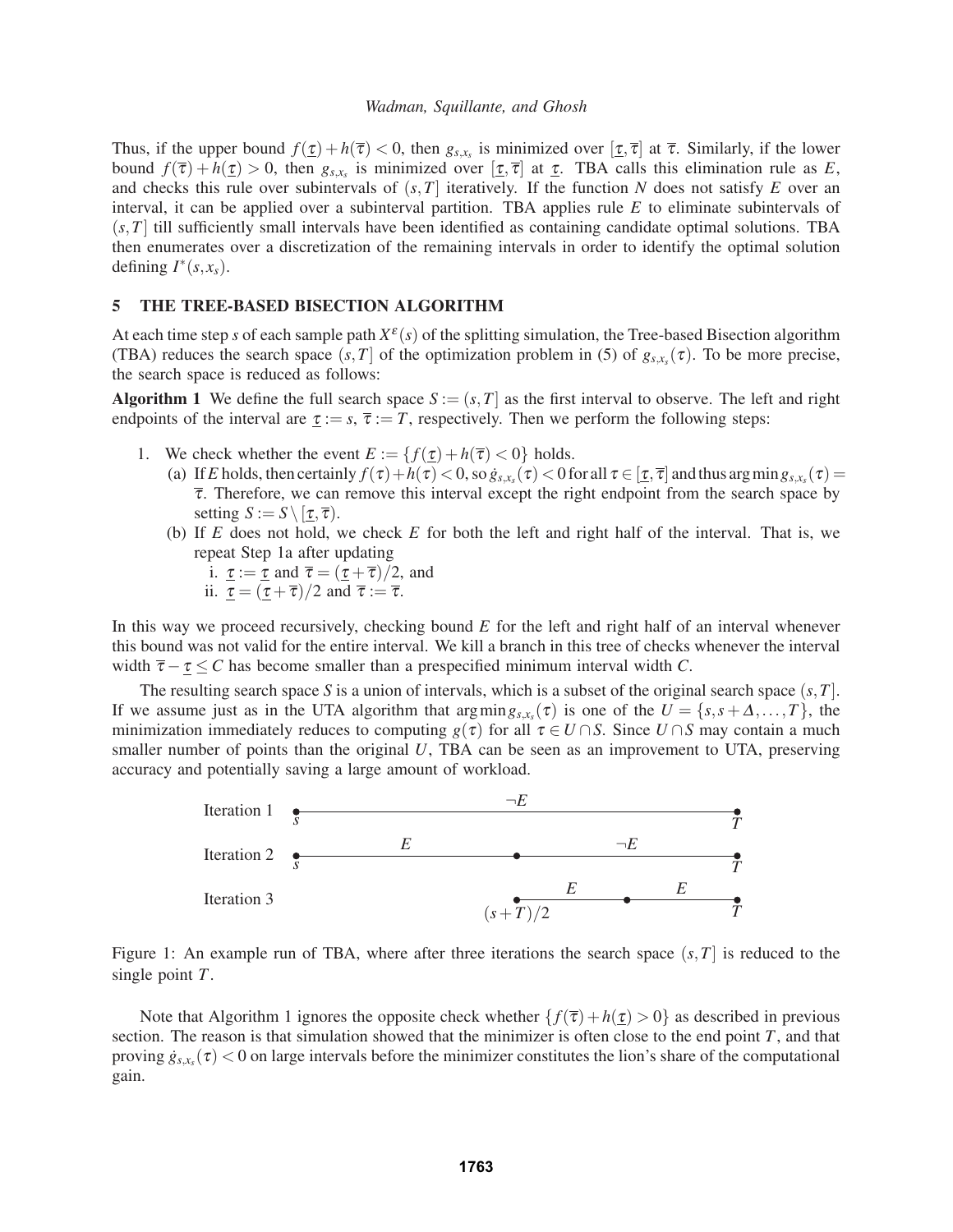### 6 EXPERIMENTS

We adopt the setting experiments on a IEEE 14 Bus Test Case in Section 6.1 of Wadman, Crommelin, and Zwart (2016) to compare computational efficiency. To keep this paper self-contained we briefly introduce all parameter values of the model and refer to Section 6.0 and 6.1 in Wadman, Crommelin, and Zwart (2016) for details.

The IEEE 14 grid has 20 connections connecting 14 nodes, of which 11 have nonzero power injections (Christie 2006). Although these power injections are constant in the original IEEE 14 Bus Test Case, we model nodes 2 and 3 as a two-dimensional OU process as in (1), so  $n = 2$ . This OU process fluctuates around the original deterministic power injections  $P^{\text{det}}$  by setting  $\mu := x_0 := P^{\text{det}}$ ,  $\varepsilon := 0.1$  and  $\theta_i = 1 + (i - 1)/(n - 1)$ . Matrix *L* is chosen as the lower Cholesky factor of covariance matrix  $LL^{\top}$  :=  $diag(\sigma)(\rho 11^{T} + (1 - \rho)I)diag(\sigma)$ . Here correlation  $\rho := 0.5$  reflects the typically positive correlation of power injections,  $1 \in \mathbb{R}^n$  is a vector of ones and the vector  $\sigma$  of standard deviations is such that volatilities  $\varepsilon \sigma_i := \varepsilon (1 + (i-1)/(n-1))$  of the marginal OU processes increase from 0.1 to 0.2.

We choose end time  $T = 1$  hour and step size  $\Delta = 0.01$  hour for the splitting simulation, so the experiment can be interpreted as an operational assessment of grid relibiality of the coming hour. For each connection  $i \rightarrow j$  between grid nodes *i* and *j*, we estimate the probability  $\gamma$  of an overload in that connection, where the arrow distinguishes the direction of the overload:

$$
\gamma = \begin{cases} \mathbb{P}\{\sup_{\tau \in (0,T]} v^{\top} X^{\varepsilon}(\tau) \ge P_{\max}\} & \text{if } i < j, \\ \mathbb{P}\{\inf_{\tau \in (0,T]} v^{\top} X^{\varepsilon}(\tau) \le -P_{\max}\} & \text{if } i > j. \end{cases}
$$
(16)

All experiments are performed on an Intel Core i7-4700MQ 2.40GHz computer in MATLAB R2015b.

We choose the maximum allowed power flow  $P_{\text{max}} = 1.5|v^{\top}\mu|$  equal to 1.5 times the average absolute power flow. Using  $r = 100$  hits per level we estimate the overload probabilities of all connections for which the decay rate proxy  $I^*(0, x_0)$  is larger than 10<sup>-20</sup>, assuming the overload probabilities of the other connections are negligible.

#### 6.1 Search Space Reduction

First we compare TBA with UTA by comparing the number of evaluations of *g* required to estimate each overload probability. Each row in Table 1 corresponds to (the overload probability of) another grid connection. The first column lists which overload probability as defined in (16) is concerned. Since no evaluation of *g* is required at the last splitting level, we ommitted overload probabilities of connections for which the splitting estimation would use only one level. The second level contains the number of levels *m*. For each connection we compute the average  $\hat{\gamma}$  of 100 splitting estimates and its relative error SE( $\hat{\gamma}$ )/ $\hat{\gamma}$ , as listed in columns three and four, respectively. Note that TBA and UTA provide the exact same estimates and therefore they have equivalent accuracy. Furthermore, even when  $\gamma$  decreases by orders of magnitude, the resulting relative errors only increase modestly; in fact, one can easily verify that the divergence is consistent with the rate  $\mathcal{O}((\log \gamma)^2)$  discussed in Section 3.

The fifth column displays the number  $n_{\text{UTA}}$  of evaluations of *g* required to obtain 1 splitting estimate, averaged over 100 splitting simulations, all using UTA. The sixth column similarly displays the number  $n_{\text{TRA}}$  of evaluations, but now using TBA instead of UTA. Therefore, the difference  $n_{\text{UTA}} - n_{\text{TRA}}$  is exactly the number of evaluations of *g avoided* by TBA. We kill a branch of the tree in TBA whenever the interval width  $\overline{\tau} - \underline{\tau} < C := \Delta$  is smaller than the grid step size, since removing smaller intervals will not necessarily remove a point from the set  $\{s, s+\Delta, \ldots, T\}$  we have to compute *g* at. The last column reflects how much less evaluations of *g* TBA requires, by showing 1 minus the ratio between the counts of TBA and UTA. This column shows that TBA avoids evaluating *g* at around 90% of the grid points in this example. This decrease seems robust in the rarity of the event of the overload: even though  $\hat{\gamma}$  varies from roughly one percent to almost 10−20, this decrease stays between 89% and 92%.

Figure 2 shows for four connections which levels and which time steps contribute most to this decrease. More precisely, each bar shows the number of evaluations of *g* avoided by TBA at that time step *s*. Each bar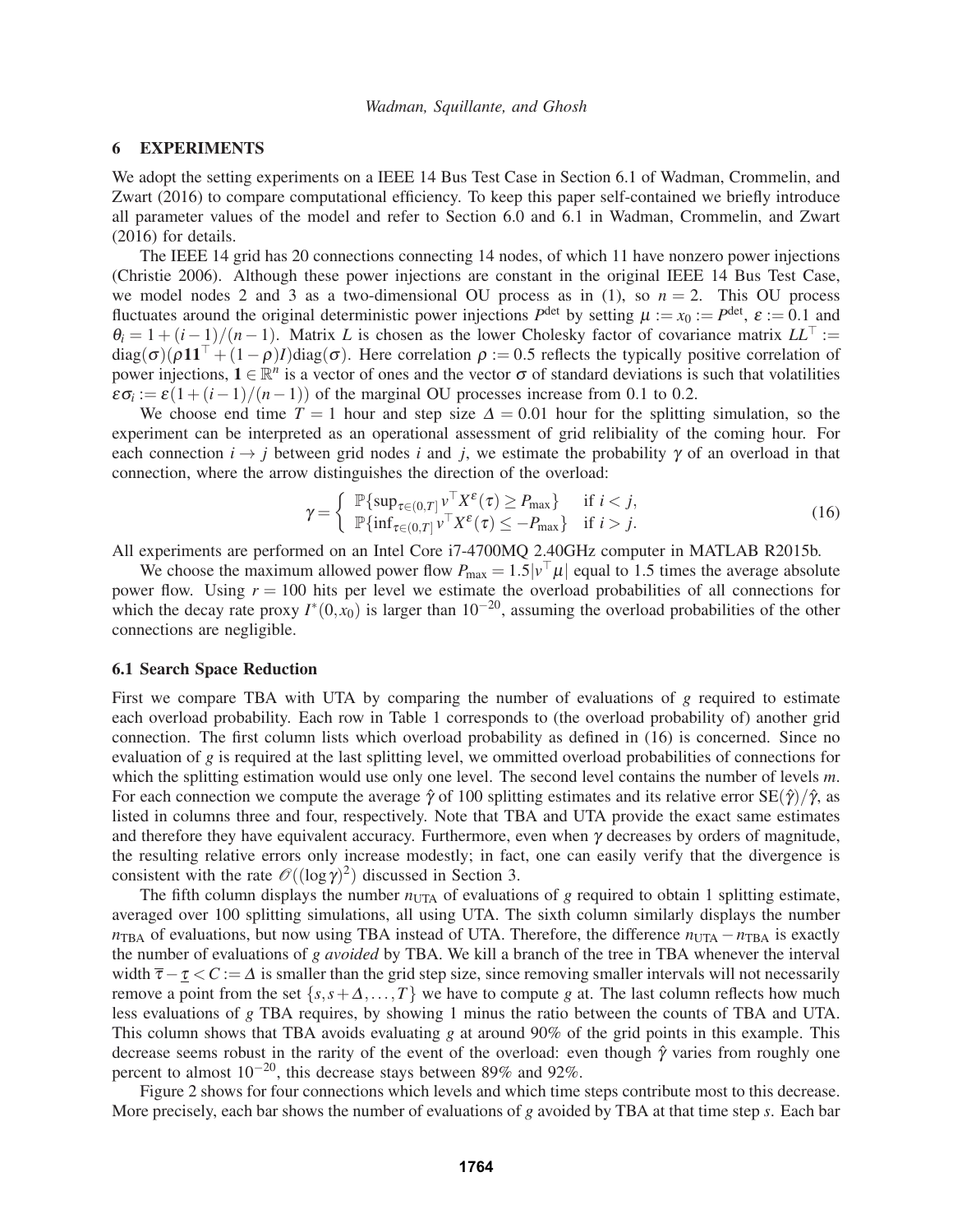| Table 1: Comparison of UTA and TBA in terms of the average number of evaluations required to find 1 |  |  |  |  |  |  |  |  |
|-----------------------------------------------------------------------------------------------------|--|--|--|--|--|--|--|--|
| splitting estimate.                                                                                 |  |  |  |  |  |  |  |  |

|                     | $\mathfrak{m}$           | $\hat{\gamma}$     | $SE(\hat{\gamma})/\hat{\gamma}$ | $n_{\text{UTA}}$  | $n_{\rm TBA}$     | $n_{\text{TBA}}$<br>$n_{\text{ITA}}$ |
|---------------------|--------------------------|--------------------|---------------------------------|-------------------|-------------------|--------------------------------------|
| $5 \rightarrow 4$   | $\overline{\mathbf{3}}$  | $1.2E - 2$         | 0.15                            | 3.0E6 3.1E5       |                   | 0.90                                 |
| $1 \rightarrow 5$   | $\overline{4}$           | $1.4E - 3$         | 0.17                            | 4.3E6 4.1E5       |                   | 0.91                                 |
| $3 \rightarrow 4$   | $\overline{\mathcal{L}}$ | $2.5E - 4$         | 0.23                            | 4.8E6 5.1E5       |                   | 0.89                                 |
| $11 \rightarrow 10$ | 6                        | $6.3E - 5$         | 0.22                            | 5.2E6 5.6E5       |                   | 0.89                                 |
| $2 \rightarrow 4$   |                          | $15 \quad 5.5E-11$ | 0.50                            | 8.0E6 8.5E5       |                   | 0.89                                 |
| $9 \rightarrow 10$  |                          | $19 \quad 3.2E-14$ | 0.51                            | 9.9 <sub>E6</sub> | 8.5 <sub>E5</sub> | 0.91                                 |
| $6 \rightarrow 11$  | 26                       | $5.2E-19$          | 0.75                            | 1.2E7             | 9.7 <sub>E5</sub> | 0.92                                 |

consists of *stacked* bars to further distinguish over levels, and all bar values in one figure sum exactly up to  $n_{\text{UTA}} - n_{\text{TBA}}$  for the corresponding connection, as displayed in Table 1. First, one can see that most of the decrease is clearly achieved at lower levels. This can be attributed to the process  $X^{\varepsilon}$  starting at the mean  $X^{\varepsilon}(0) = \mu$ : at lower levels,  $X^{\varepsilon}(s)$  will still be relatively close to the mean  $\mu$ , implying that the most likely time to hit the rare event set will be close to end time *T* (see also Section 4.2 and Figure 4 in (Wadman, Crommelin, and Zwart 2016)). Simulation results confirm that at lower levels TBA typically removes the full interval  $(s, T)$  from the search space, leaving end time *T* only, so then apparently the righthand bound in (15) is sufficiently strict to solve optimization problem in (5) of  $g_{s,x_s}(\tau)$  over  $\tau \in (s,T]$  directly. Second, at the first level TBA clearly avoids less evaluations of *g* at later time steps. This is intuitive since at later time steps there simply are less evaluations to avoid by TBA: at every time step *s* UTA will evaluate *g* at  $(T-s)/\Delta+1$  hitting times (i.e.,  $\tau = s, s+\Delta, \ldots, T$ ). The approximate linearity of the decline of the first level bars suggests that TBA removes a relatively constant precentage of evaluations. At higher levels an approximate linear decline can only be distinguished at the last couple of time steps: at the start of a sample path, TBA starts avoiding evaluations after some time steps only. This can be attributed to sample paths entering higher levels at later time steps only, since it typically takes some time steps to enter a subsequent level.



Figure 2: The number of evaluations of *g* avoided by TBA for each level (stacked) and at each time step *s*. Each figure corresponds to another connection.

In Figure 3 again the number of avoided evaluations are plotted, but now for each rare event hitting time τ instead of for each simulation time step *s*. More precisely, each bar shows the number of avoided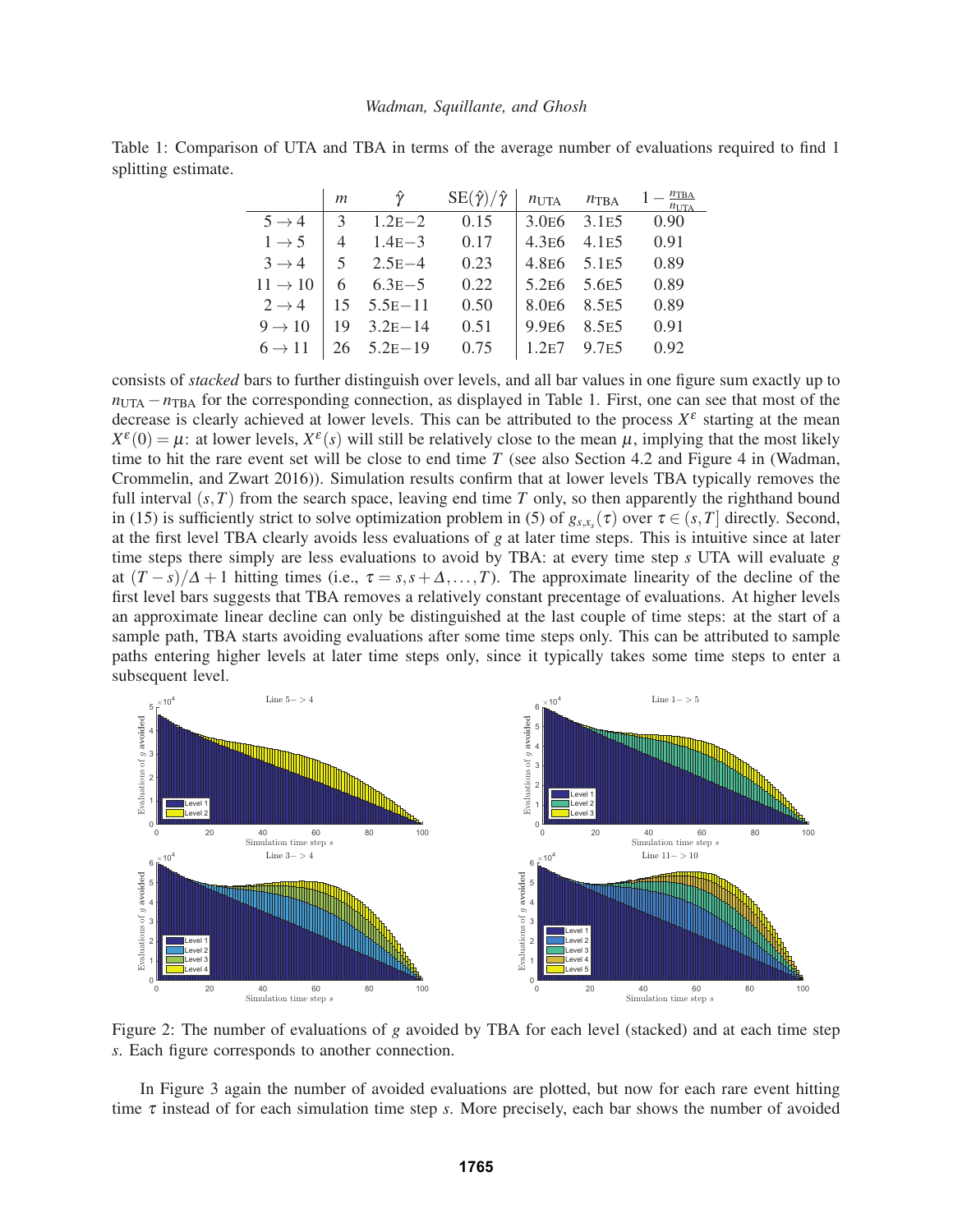evaluations of *g* for which the rare event hitting time is assumed to be  $\tau$ . Again each bar consists of stacked bars to further distinguish over levels, and again all bar values in one figure sum up to  $n_{\text{UTA}} - n_{\text{TBA}}$ . To better understand these results, note that each plot contains exactly 99 stacked bars, since at the last time step  $\tau = 100$  the bar is zero. This is intuitive since TBA is not capable of removing the last time step  $\tau = T$  from the search space, as explained in Step 1a of Algorithm 1 in Section 5 and as illustrated in Figure 1. The plots in Figure 3 show that more evaluations of *g* at later hitting times are avoided than those at earlier hitting times. An explanation is that UTA evaluates *g* more often for larger  $\tau$ , so that there are simply more evaluations that TBA can potentially avoid.



Figure 3: The number of evaluations of *g* avoided by TBA for each level (stacked) and at each rare event hitting time  $\tau$ . Each figure corresponds to another connection.

# 6.2 Sensitivity to the Number of Time Steps

Suppose we would simulate grid reliability over a longer time horizon than  $T = 1$  hour. Assuming a constant time step size  $\Delta$  this will increase the number of time steps  $M := T/\Delta$ , and thus the number of evaluations of *g* that UTA will perform. We now investigate how evaluations TBA will require in comparison when increasing the number of time steps. We focus on the overload of connection  $11 \rightarrow 10$  (see Table 1) only. To compare simulations with different numbers of time steps, ceteris paribus, we keep  $T = 1$  constant but vary the time step size  $\Delta$ . In this way the underlying continuous model and thus the rarity of the event of an overload, number of splitting levels, etcetera, remain unchanged. Table 2 shows that for  $M > 50$  the ratio of evaluations avoided by TBA stays around 90% in this example. The suggested upper limit of this ratio can be attributed to the strictness of bound (15). Furthermore, it suggests robustness of the performance of TBA in the number of time steps.

### 6.3 Sensitivity to the Minimum Interval Size

We choose the time step size  $\Delta = 0.01$  again and now investigate the influence of the minimum interval size *C* for TBA as described in Section 5. TBA will continue checking bound *E* on the left and right half of the current subinterval if its width is larger than this parameter *C*. Table 3 shows how much the ratio of evaluations avoided by using TBA increases in the example grid when choosing a smaller minimum interval width *C*. One can see from the table that choosing  $C \leq 0.02$  smaller than twice the time step size does not substantially improve the search space reduction.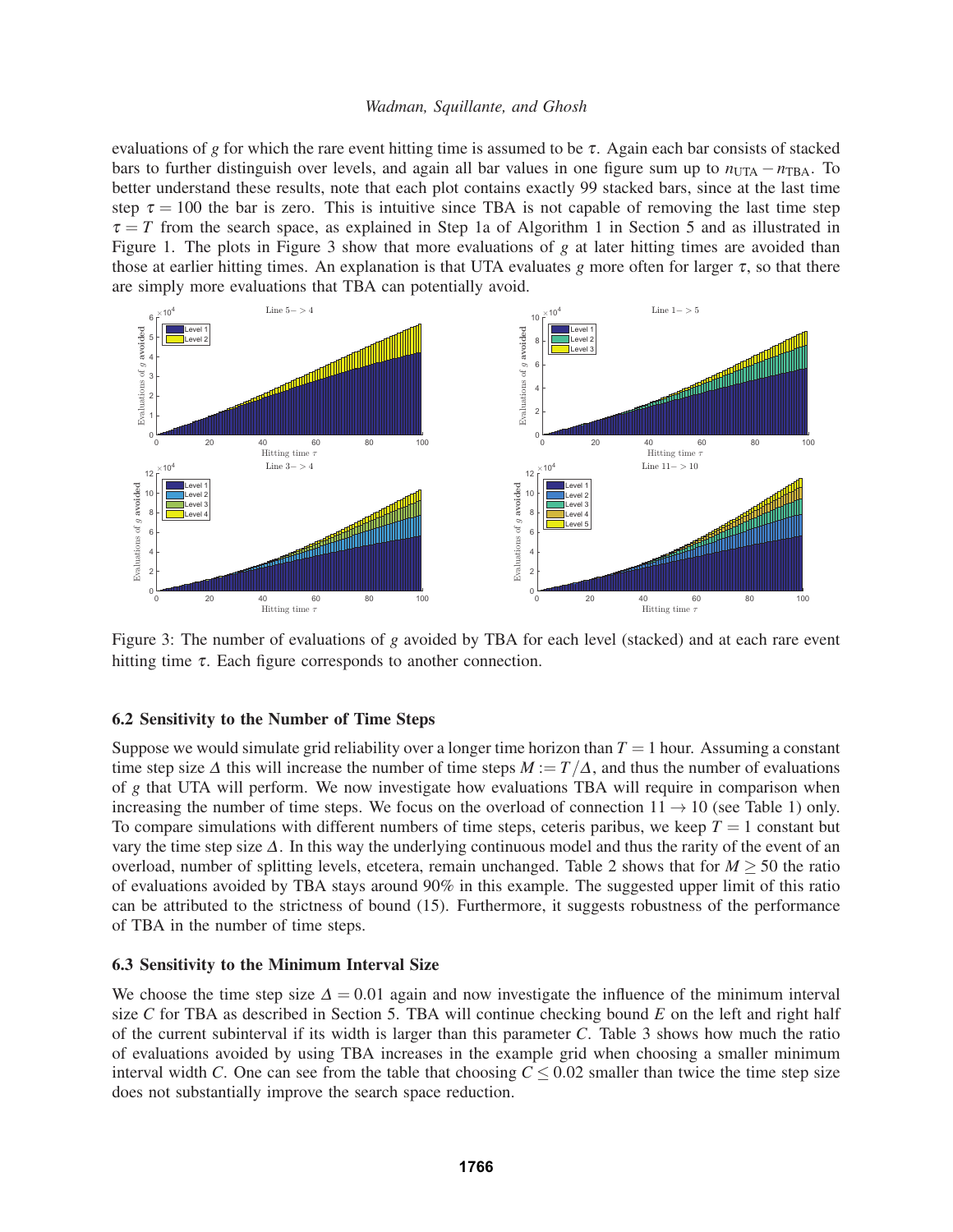Table 2: The number of evaluations of *g* using either UTA and TBA, for different numbers of time steps *M*.

| M    | $n_{\text{UTA}}$  | $n_{\rm TBA}$      | $n_{\text{TBA}}$<br>$n_{\rm I\, ITA}$ |
|------|-------------------|--------------------|---------------------------------------|
| 10   | 7.1E4             | 2.2E4              | 0.68                                  |
| 20   | 2.3E5             | 4.4 <sub>E4</sub>  | 0.81                                  |
| 50   | 1.2E6             | 1.3E5              | 0.89                                  |
| 100  | 5.2 <sub>E6</sub> | 5.5 <sub>E5</sub>  | 0.89                                  |
| 200  | 2.1E7             | 2.2E6              | 0.89                                  |
| 500  | 1.1E8             | 8.3E6              | 0.92                                  |
| 1000 | 4.6E8             | 4.5 <sub>E</sub> 7 | 0.90                                  |

Table 3: For different minimum interval sizes *C*, the fraction of evalutions avoided by using TBA instead of UTA during one splitting simulation. All displayed results times are averages over 10 simulation runs.

|                                                                                     |  |  |  | $\begin{array}{cccccc} \n\end{array}$ 0.5 0.2 0.1 0.05 0.02 0.01 0.005 0.002 0.001 |  |
|-------------------------------------------------------------------------------------|--|--|--|------------------------------------------------------------------------------------|--|
| $1 - n_{\text{TBA}}(C)/n_{\text{UTA}}$ 0.48 0.64 0.76 0.83 0.88 0.89 0.89 0.90 0.90 |  |  |  |                                                                                    |  |

# 6.4 Ongoing Research

Although a decrease of *C* will often further reduce the search space, the total workload does not necessarily decrease because evaluations of the bound  $f(\tau) + h(\overline{\tau})$  may nullify the computational gains of avoided evaluations of *g*. We are exploring this interesting tradeoff as part of ongoing research. In addition, we are investigating the workload gains in larger grids with a higher number of uncertain power injections. Instead of focusing on one specific connection, the overload of any connection in due time will be of great importance for the grid operator. This generalization may involve repeating the computation of minimum good rate functions over all connections and then choosing the minimum over all connections, although we are exploring opportunities to further improve computational efficiency. In this setting there may be upfront calculations that avoid even more evaluations of *g*, for example by exploiting the fact that some lines are much less likely to overload than other lines.

# 7 CONCLUSION

We considered a power grid model with dependendent Ornstein-Uhlenbeck processes reflecting uncertain power generation and demand. When simulating overload probabilities with an asymptotically efficient splitting technique the computational bottleneck is the numerical optimization of the most likely time of the overload. We proposed to accelerate this optimization by first removing subintervals from the search space where the derivative of the objective function has a negative upper bound. We found in an experiment on an example power grid that around 90% of the numerical evaluations of the objective function are avoided in this way. Experimental results show that this reduction of a factor ten is robust in the rarity of the event of an overload, as well as in the number of simulation time steps.

## **REFERENCES**

- Allan, R. N., A. M. Leite da Silva, and R. C. Burchett. 1981. "Evaluation methods and accuracy in probabilistic load flow solutions". *IEEE Transactions on Power Apparatus and Systems* 5 (PAS-100): 2539–2546.
- Alzate, C., and M. Sinn. 2013. "Improved Electricity Load Forecasting via Kernel Spectral Clustering of Smart Meters". In *2013 IEEE 13th International Conference on Data Mining*, 943–948.
- Amrein, M., and H. R. Künsch. 2011. "A Variant of Importance Splitting for Rare Event Estimation: Fixed Number of Successes". *ACM Transactions on Modeling and Computer Simulation* 21 (2): 13:1–13:20.